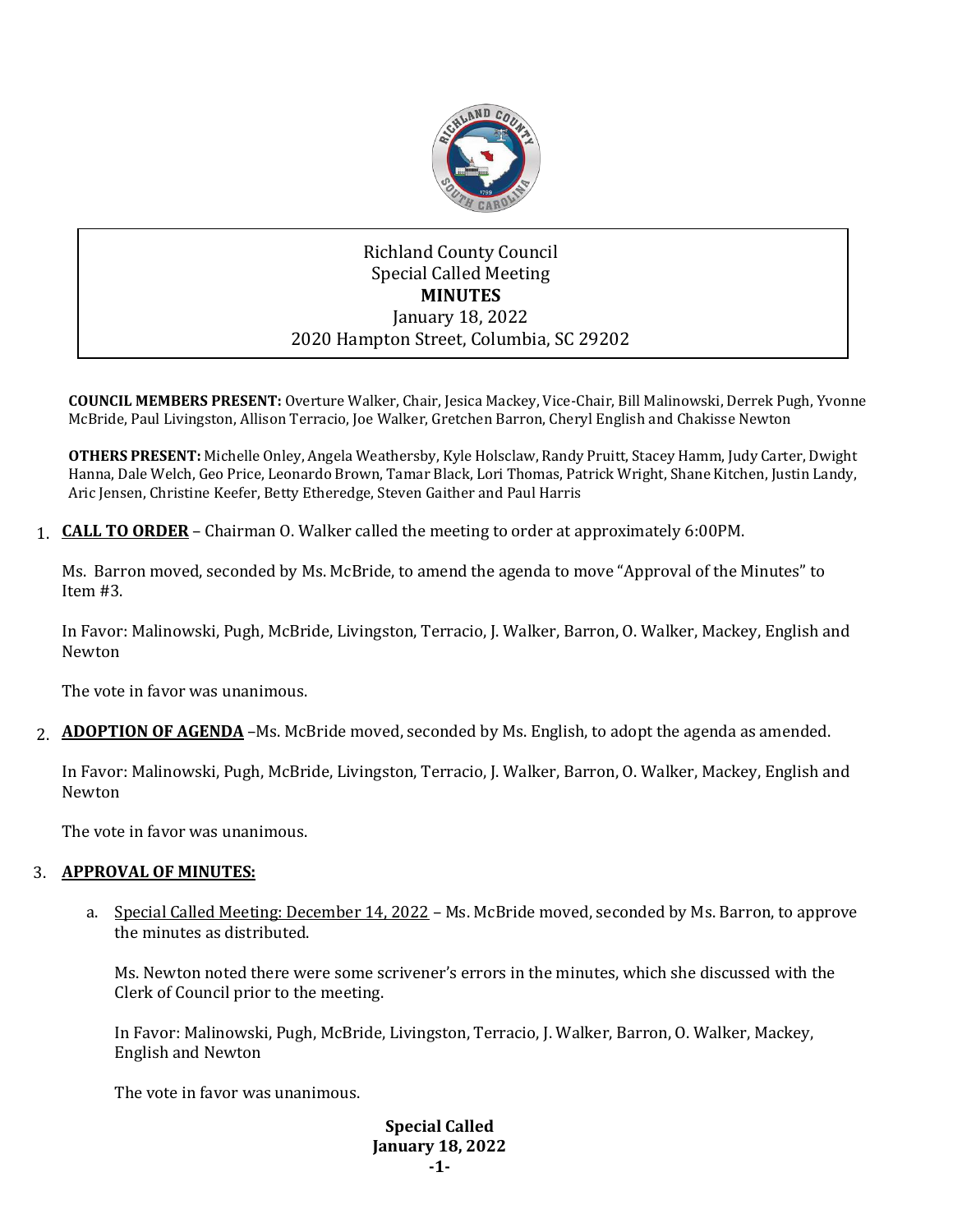b. Zoning Public Hearing: December 16, 2022 – Ms. McBride moved, seconded by Ms. English, to approve the minutes as distributed.

In Favor: Malinowski, Pugh, McBride, Livingston, Terracio, J. Walker, Barron, O. Walker, Mackey, English and Newton

The vote in favor was unanimous.

c. Special Called Meeting: December 16, 2022 – Mr. Pugh moved, seconded by Ms. Barron, to approve the minutes as distributed.

In Favor: Malinowski, Pugh, McBride, Livingston, Terracio, J. Walker, Barron, O. Walker, Mackey, English and Newton

The vote in favor was unanimous.

d. Regular Session: January 4, 2022 – Mr. Livingston moved, seconded by Ms. McBride, to approve the minutes as distributed.

Ms. Newton noted her vote was incorrectly recorded for Item #9 "Review of 'An Emergency Ordinance extending previous emergency ordinance requiring the wearing of face masks to help alleviate the spread of COVID-19, specifically the recent surge in the delta variant'".

Mr. Malinowski noted he requested statistical information, which he has not received.

In Favor: Malinowski, Pugh, McBride, Livingston, Terracio, J. Walker, Barron, O. Walker, Mackey, English and Newton

The vote in favor was unanimous.

## **OPEN/CLOSE PUBLIC HEARINGS**

- 4.
- a. An Ordinance establishing new electoral districts for the election of members of Richland County Council pursuant to the United States Census of 2020 and in compliance with Section 4-9-90 of the South Carolina Code of Laws, 1976, as amended

Mr. Malinowski moved, seconded by Ms. Newton, to suspend Council Rules and allow everyone to speak that have signed up.

In Favor: Malinowski, Pugh, McBride, Livingston, Terracio, J. Walker, Barron, O. Walker, Mackey, English and Newton

The vote in favor was unanimous.

The following individuals spoke:

- 1. Whit Smoak, 725 Walter Lane, Columbia SC 29209
- 2. Michele Huggins, 1111 Kilburn, Columbia SC 29205

## **Special Called January 18, 2022 -2-**